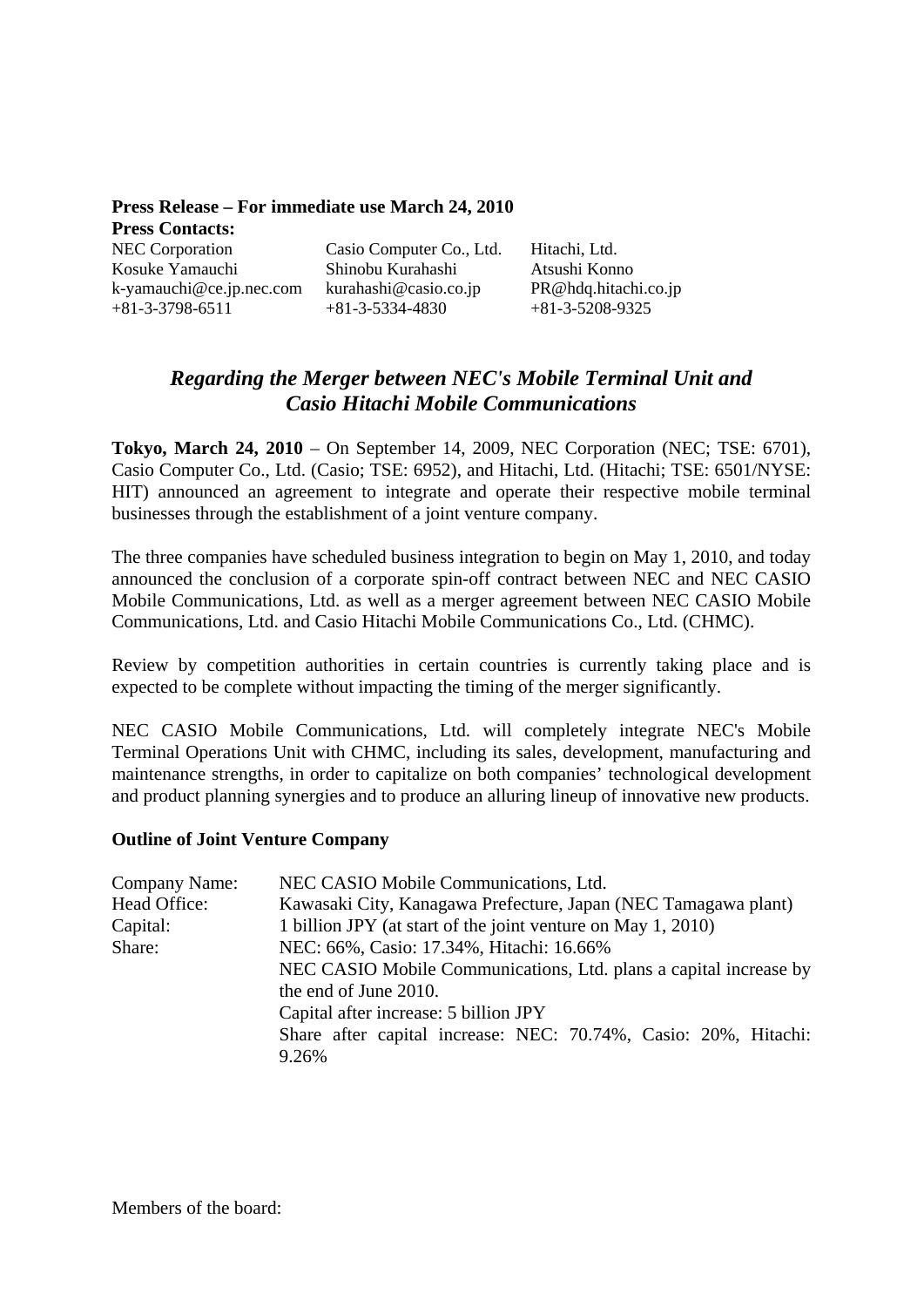| Name                                | <b>Current Position</b>                       |
|-------------------------------------|-----------------------------------------------|
| Koji Yamasaki                       | <b>Associate Senior Vice President and</b>    |
| President (Representative Director) | Executive General Manager,                    |
|                                     | Mobile Terminals Operations Unit              |
|                                     | <b>NEC</b> Corporation                        |
| Yoshiharu Tamura                    | Vice President,                               |
|                                     | <b>NEC</b> Corporation                        |
| Tatsuru Kojima                      | Vice President and Senior General Manager,    |
|                                     | Mobile Terminals Operations Unit,             |
|                                     | <b>NEC</b> Corporation                        |
| Tateki Ohishi                       | President and CEO,                            |
|                                     | Casio Hitachi Mobile Communications Co., Ltd. |
| Takemitsu Kunio                     | Associate Senior Vice President,              |
| (Outside Director)                  | <b>NEC</b> Corporation                        |
| Takayuki Morita                     | Associate Senior Vice President,              |
| (Outside Director)                  | <b>NEC</b> Corporation                        |
| Naoki Yoshimura                     | Associate Senior Vice President,              |
| (Outside Director)                  | <b>NEC</b> Corporation                        |
| Takatoshi Yamamoto                  | Managing Director,                            |
| (Outside Director)                  | Casio Computer Co., Ltd.                      |

Auditors:

| Name                        | <b>Current Position:</b>                    |
|-----------------------------|---------------------------------------------|
| Tatsuya Arai                | Associate Senior Vice President,            |
|                             | NEC Facilities, Ltd                         |
| Koki Kawakami               | General Manager,                            |
| (Outside Corporate Auditor) | <b>Personal Solutions Planning Division</b> |
|                             | <b>NEC</b> Corporation                      |
| Tsutomu Watanabe            | Senior General Manager,                     |
| (Outside Corporate Auditor) | Mobile Communication Products Division,     |
|                             | Casio Computer Co., Ltd.                    |

\*\*\*

## **Cautionary Statement**

This material contains forward-looking statements that necessarily depend on currently available information and/or assumptions based on the companies' judgments. A variety of factors could cause actual results to differ materially from those in the forward-looking statements.

## **About NEC Corporation**